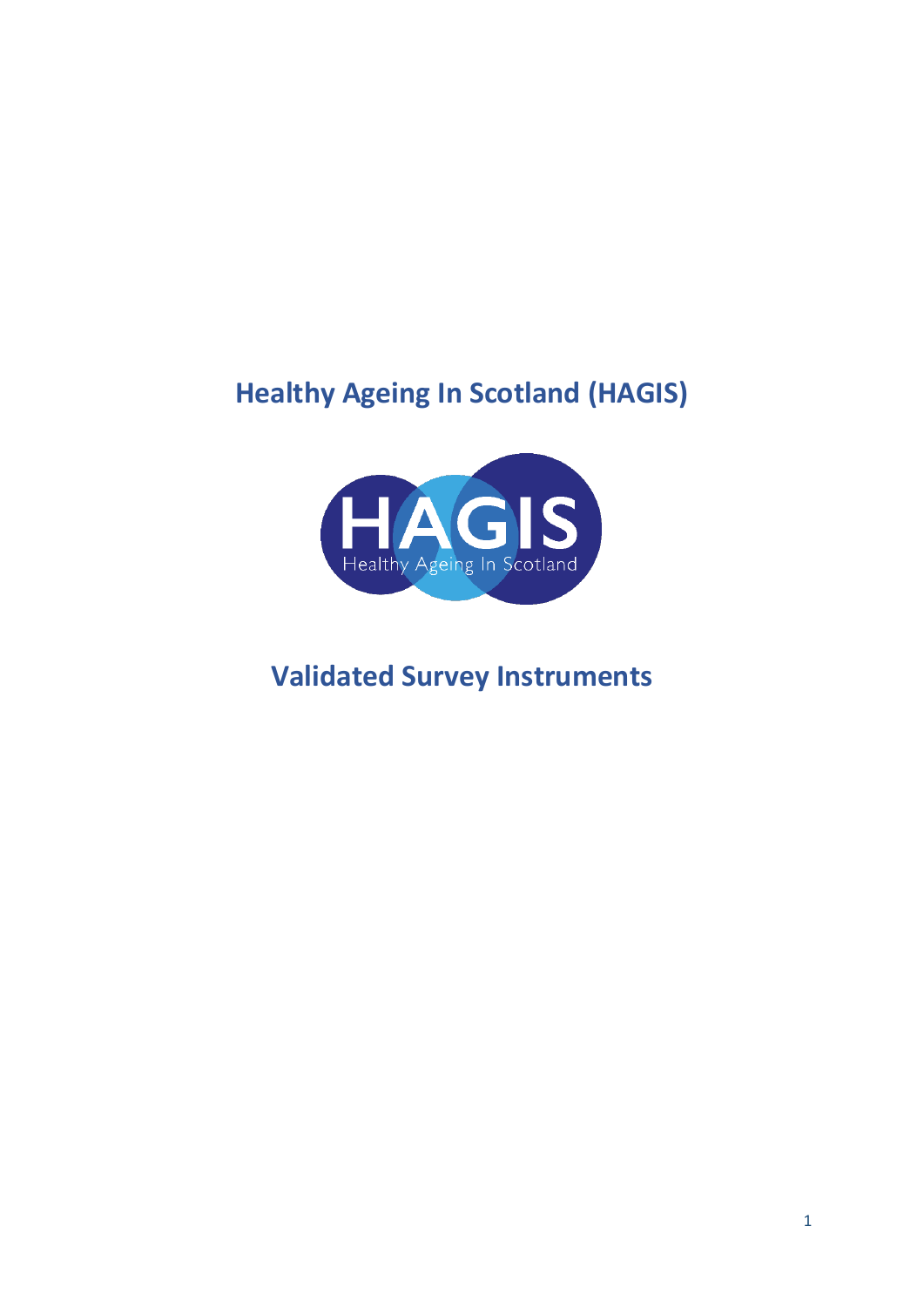## Table of Contents

| 6-Item De Jong Gierveld Loneliness Scale for Emotional and Social Loneliness5 |
|-------------------------------------------------------------------------------|
|                                                                               |
|                                                                               |
|                                                                               |
|                                                                               |
|                                                                               |
|                                                                               |
|                                                                               |
|                                                                               |
|                                                                               |
|                                                                               |
|                                                                               |
|                                                                               |
|                                                                               |
|                                                                               |
|                                                                               |
|                                                                               |
|                                                                               |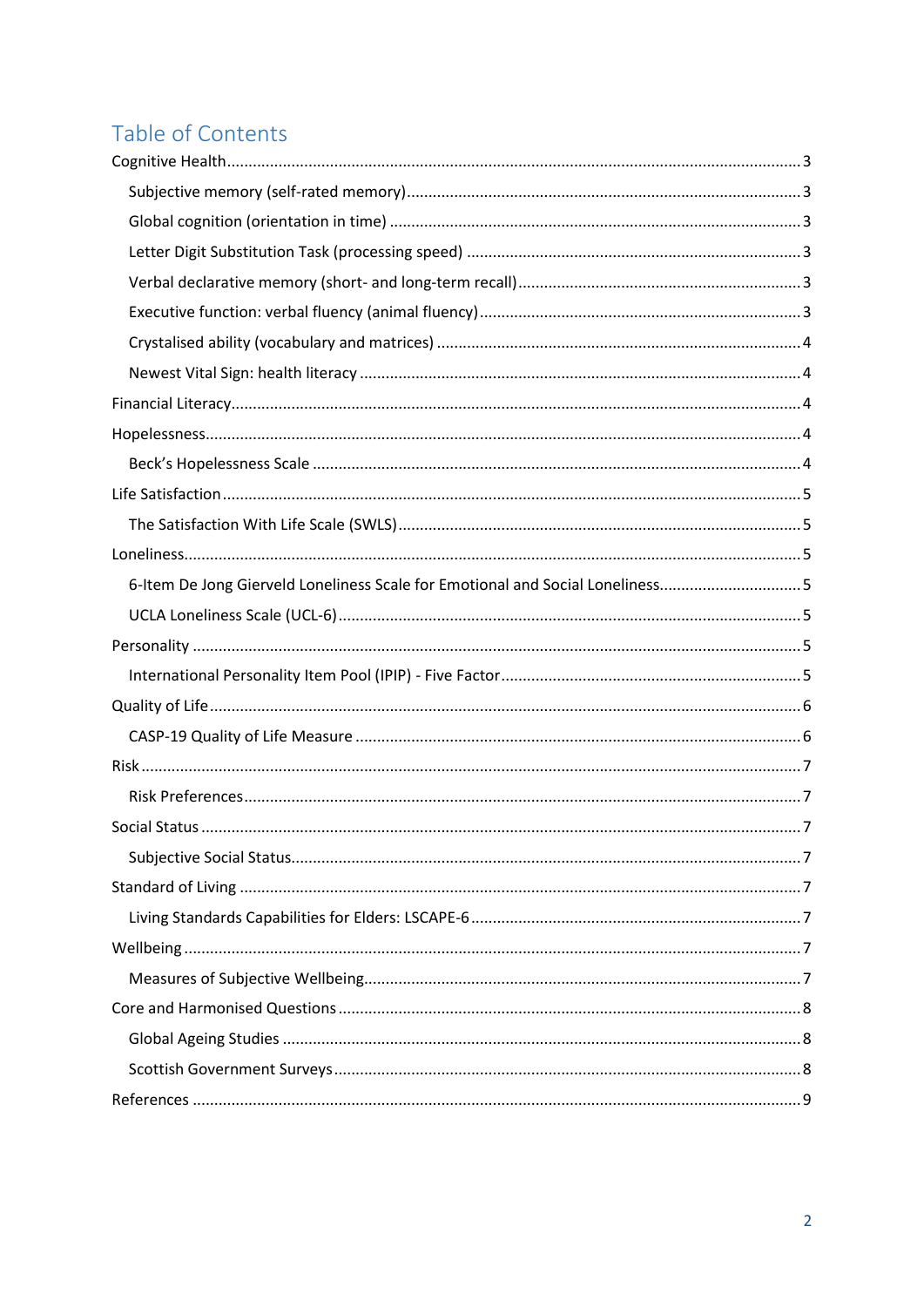## <span id="page-2-0"></span>**Cognitive Health**

#### <span id="page-2-1"></span>Subjective memory (self-rated memory) \*

- *How would you rate your day-to-day memory at the present time?*
- *How often would you find that you are absent minded, for example forgetting where you put your glasses / keys or finding yourself in a room having forgotten why you came in there?*

<span id="page-2-2"></span>Global cognition (orientation in time) \*

- *Please tell me what year it is*
- *What month it is?*
- *Can you tell me what day of the week it is?*
- *Can you tell me what today's date is?*

#### <span id="page-2-3"></span>Letter Digit Substitution Task (processing speed) [1,2]

Respondents are asked to match the letters to the corresponding number. See example in Figure 1.

*Figure 1. Letter Digit Substitution Test*

|   |             |                    | Key |                |                       |                |                    |   |                    |                         |   |   |             |   |
|---|-------------|--------------------|-----|----------------|-----------------------|----------------|--------------------|---|--------------------|-------------------------|---|---|-------------|---|
|   |             |                    | W   | B              | T                     | P              | V                  | D | G                  | Ċ                       | J |   |             |   |
|   |             |                    | 1   | $\overline{2}$ | 3                     | $\overline{4}$ | 5                  | 6 | 7                  | $\overline{\mathbf{8}}$ | 9 |   |             |   |
| T | W           | C                  | G   | J              | V                     | B              | D                  | P | V                  | P                       | T | D | C           | B |
|   |             |                    |     |                |                       |                |                    |   |                    |                         |   |   |             |   |
| P | D           | V                  | B   | T              | D                     | P              | W                  | B | J                  | D                       | T | C | V           | G |
|   |             |                    |     |                |                       |                |                    |   |                    |                         |   |   |             |   |
| J | P           | W                  | Ċ   | B              | $\overline{\rm v}$    | J              | D                  | P | C                  | G                       | W | T | B           | V |
|   |             |                    |     |                |                       |                |                    |   |                    |                         |   |   |             |   |
| T | G           | $\overline{\rm v}$ | B   | P              | $\overline{\text{W}}$ | C              | $\overline{\rm v}$ | D | Ţ                  | W                       | J | G | D           | C |
|   |             |                    |     |                |                       |                |                    |   |                    |                         |   |   |             |   |
| G | T           | J                  | C   | W              | $\mathbf C$           | G              | D                  | J | P                  | B                       | V | T | $\mathbf C$ | В |
|   |             |                    |     |                |                       |                |                    |   |                    |                         |   |   |             |   |
| W | P           | G                  | V   | B              | J                     | C              | P                  | T | C                  | G                       | W | J | D           | V |
|   |             |                    |     |                |                       |                |                    |   |                    |                         |   |   |             |   |
| J | P           | G                  | D   | G              | B                     | J              | C                  | W | $\overline{\rm v}$ | T                       | B | D | T           | W |
|   |             |                    |     |                |                       |                |                    |   |                    |                         |   |   |             |   |
| T | V           | G                  | W   | D              | P                     | V              | D                  | B | J                  | G                       | T | J | P           | B |
|   |             |                    |     |                |                       |                |                    |   |                    |                         |   |   |             |   |
| W | $\mathbf C$ | T                  | V   | P              | B                     | J              | G                  | W | D                  | V                       | C | T | P           | G |
|   |             |                    |     |                |                       |                |                    |   |                    |                         |   |   |             |   |
|   |             |                    |     |                |                       |                |                    |   |                    |                         |   |   |             |   |

#### <span id="page-2-4"></span>Verbal declarative memory (short- and long-term recall) \*

Four 10-word lists are available. One list is chosen at random per participant. The participant is asked to recall the words twice: immediately after hearing the list (short-term recall); and after an interval (long-term recall).

#### <span id="page-2-5"></span>Executive function: verbal fluency (animal fluency) \*

 *I would like you to name as many different animals as you can think of. You have one minute to do this. Ready? Go.*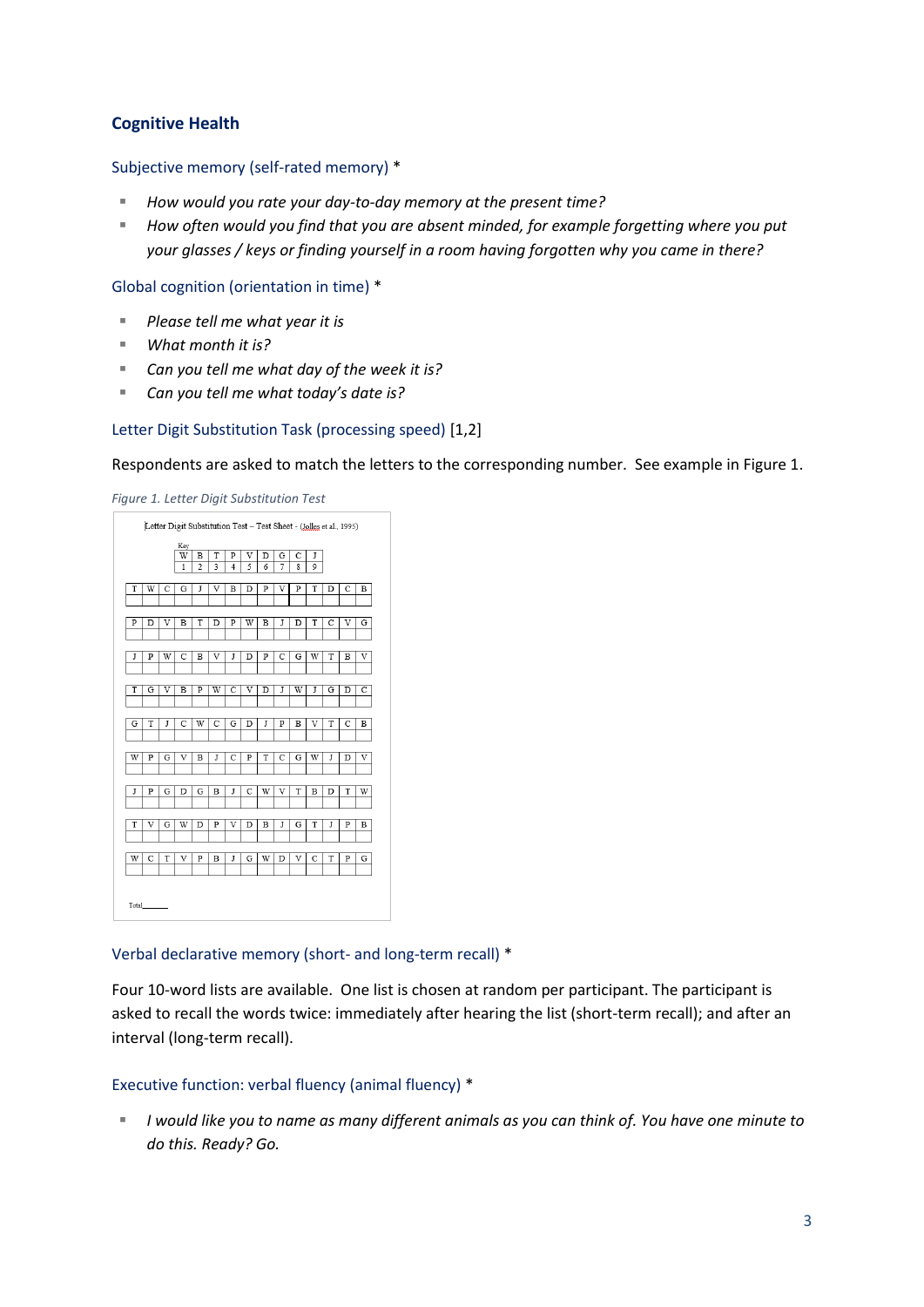#### <span id="page-3-0"></span>Crystalised ability (vocabulary and matrices)

Adapted from COGNITO[3]

<span id="page-3-1"></span>Newest Vital Sign: health literacy [4]

\* Sourced from English Longitudinal Study of Ageing (ELSA)[5] and are also used in other global ageing studies.

## <span id="page-3-2"></span>**Financial Literacy**

The financial literacy questions are drawn from the Organisation for Economic Co-operation and Development (OECD) & International Network on Financial Education (INFE) toolkit for measuring financial literacy and financial inclusion[6]. This toolkit has been developed to collect internationally comparable data. The fundamental concepts of saving and investment decisions and their role in financial literacy were developed by Lusardi & Mitchell (2014)[7].

- *Imagine that five <brothers> are given a gift of £1,000. If the <brothers> have to share the money equally how much does each one get?*
- Now imagine that the <brothers> have to wait for one year to get their share of the £1,000 and *inflation stays at 0.6 percent (valid at 20th September 2016, ONS).. In one year's time they will be able to buy?*
- *You lend £25 to a friend one evening and he gives you £25 back the next day. How much interest has he paid on this loan?*
- *Suppose you put £100 into a <no fee> savings account with a guaranteed interest rate of 2% per year. You don't make any further payments into this account and you don't withdraw any money. How much would be in the account at the end of the first year, once the interest payment is made?*
- *And, how much would be in the account at the end of five years [add if necessary: remembering there are no fees]?*
- *It is usually possible to reduce the risk of investing in the stock market by buying a wide range of stocks and shares.*
- *An investment with a high return is likely to be high risk. (True/False)*
- *High inflation means that the cost of living is increasing rapidly, (True/False)*
- *There is a TV of the same make and model on sale in two difference shops. The recommended retail price is £1,100. One shop offers a discount of £125, while the other shop offers a 10% discount. Which offer is the better bargain?*
- *If I deposited £1000 in a bank that was paying a negative interest rate and withdrew my money a year later, would I receive?*

## <span id="page-3-3"></span>**Hopelessness**

<span id="page-3-4"></span>Beck's Hopelessness Scale [8]

- *At home, I feel I have control over what happens in most situations*
- *I feel that what happens in life is often determined by factors beyond my control*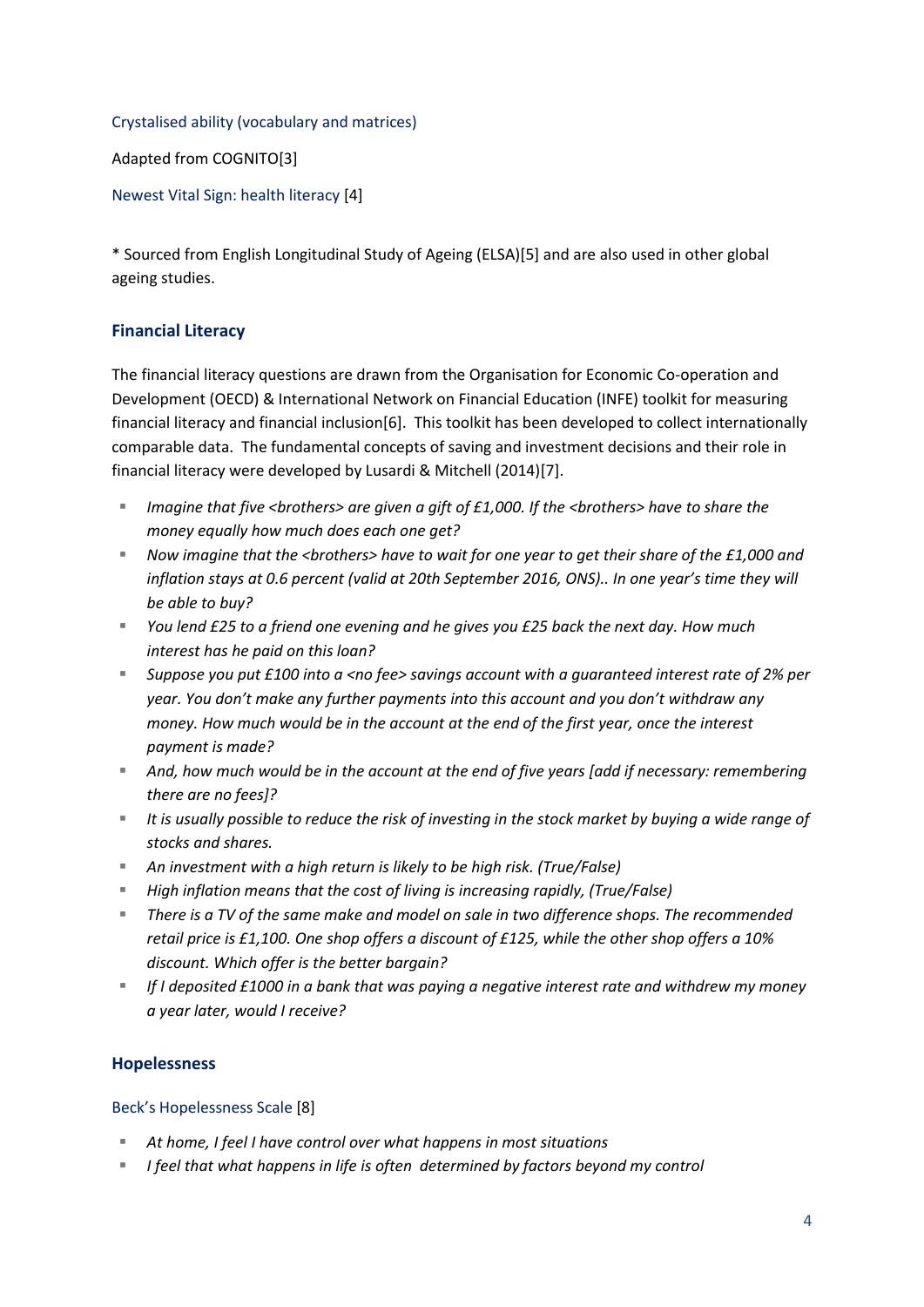- *In general, I have different demands that I think are hard to combine*
- *In general, I have enough time to do everything*
- *Considering the things I have to do at home, I have to work very fast*

## <span id="page-4-0"></span>**Life Satisfaction**

#### <span id="page-4-1"></span>The Satisfaction With Life Scale (SWLS) [9]

- *In most ways my life is close to my ideal*
- *The conditions of my life are excellent*
- *I am satisfied with my life*
- *So far I have got the important things I want in life*
- *If I could live my life again, I would change almost nothing*

#### <span id="page-4-2"></span>**Loneliness**

<span id="page-4-3"></span>6-Item De Jong Gierveld Loneliness Scale for Emotional and Social Loneliness [10]

- *I experience a general sense of emptiness*
- *I miss having people around me*
- *I often feel rejected*
- *There are plenty of people I can rely on when I have problems*
- *There are many people I can trust completely*
- *There are enough people I feel close to*

#### <span id="page-4-4"></span>UCLA Loneliness Scale (UCL-6) [11]

- *How often do you feel you lack companionship?*
- *How often do you feel left out?*
- *How often do you feel isolated from others?*
- *How often do you feel in tune with the people around you?*
- *How often do you feel lonely?*
- *How often do you feel sad, low or depressed?*

#### <span id="page-4-5"></span>**Personality**

#### <span id="page-4-6"></span>International Personality Item Pool (IPIP) - Five Factor [12]

- *I am the life of the party*
- *I feel little concern for others*
- *I am always prepared*
- *I get stressed out easily*
- *I have a rich vocabulary*
- *I don't talk a lot*
- *I am interested in people*
- *I leave my belongings around*
- *I am relaxed most of the time*
- *I have little to say*
- *I have a soft heart*
- *I often forget to put things back in their proper place*
- *I get upset easily*
- *I do not have a good imagination*
- *I talk to a lot of different people at parties*
- *I am not really interested in others*
- *I like order*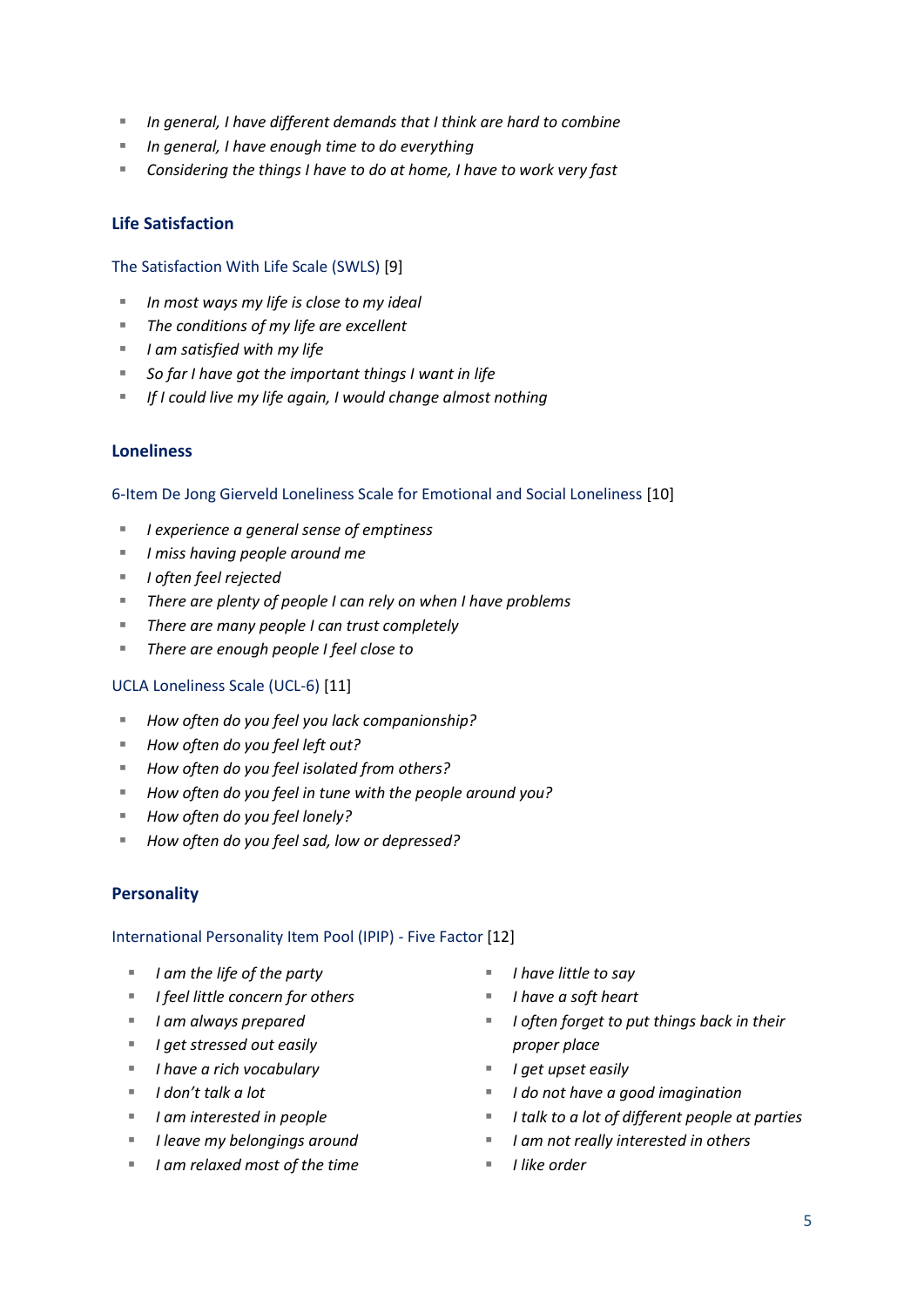- *I have difficulty understanding abstract ideas*
- *I feel comfortable around people*
- *I insult people*
- *I pay attention to details*
- *I worry about things*
- *I have a vivid imagination*
- *I keep in the background*
- *I sympathise with others' feelings*
- *I make a mess of things*
- *I seldom feel blue*
- *I am not interested in abstract ideas*
- *I start conversations*
- *I am not interested in other people's problems*
- *I get chores done right away*
- *I am easily disturbed*
- *I have excellent ideas*
- *I change my mood a lot*
- *I am quick to understand things*
- *I don't like to draw attention to myself*
- *I take time out for others*
- *I shirk my duties*
- *I have frequent mood swings*
- *I use difficult words*
- *I don't mind being the centre of attention*
- *I feel others' emotions*
- *I follow a schedule*
- *I get irritated easily*
- *I spend time reflecting on things*
- *I am quiet around strangers*
- *I make people feel at ease*
- *I am exacting in my work*
- *I often feel blue*
- *I am full of ideas*

### <span id="page-5-0"></span>**Quality of Life**

#### <span id="page-5-1"></span>CASP-19 Quality of Life Measure [13]

- *My age prevents me from doing the things I would like to*
- *I feel that what happens to me is out of my control*
- *I feel free to plan for the future*
- *I feel left out of things*
- *I can do the things that I want to do*
- *Family responsibilities prevent me from doing what I want to do*
- *I feel that I can please myself what I do*
- *My health stops me from doing things I want to do*
- *Shortage of money stops me from doing the things I want to do*
- *I look forward to each day*
- *I feel that my life has meaning*
- *I enjoy the things that I do*
- *I enjoy being in the company of others*
- *On balance, I look back on my life with a sense of happiness*
- *I feel full of energy these days*
- *I choose to do things that I have never done before*
- *I feel satisfied with the way my life has turned out*
- *I feel that life is full of opportunities*
- <span id="page-5-2"></span>*I feel that the future looks good for me*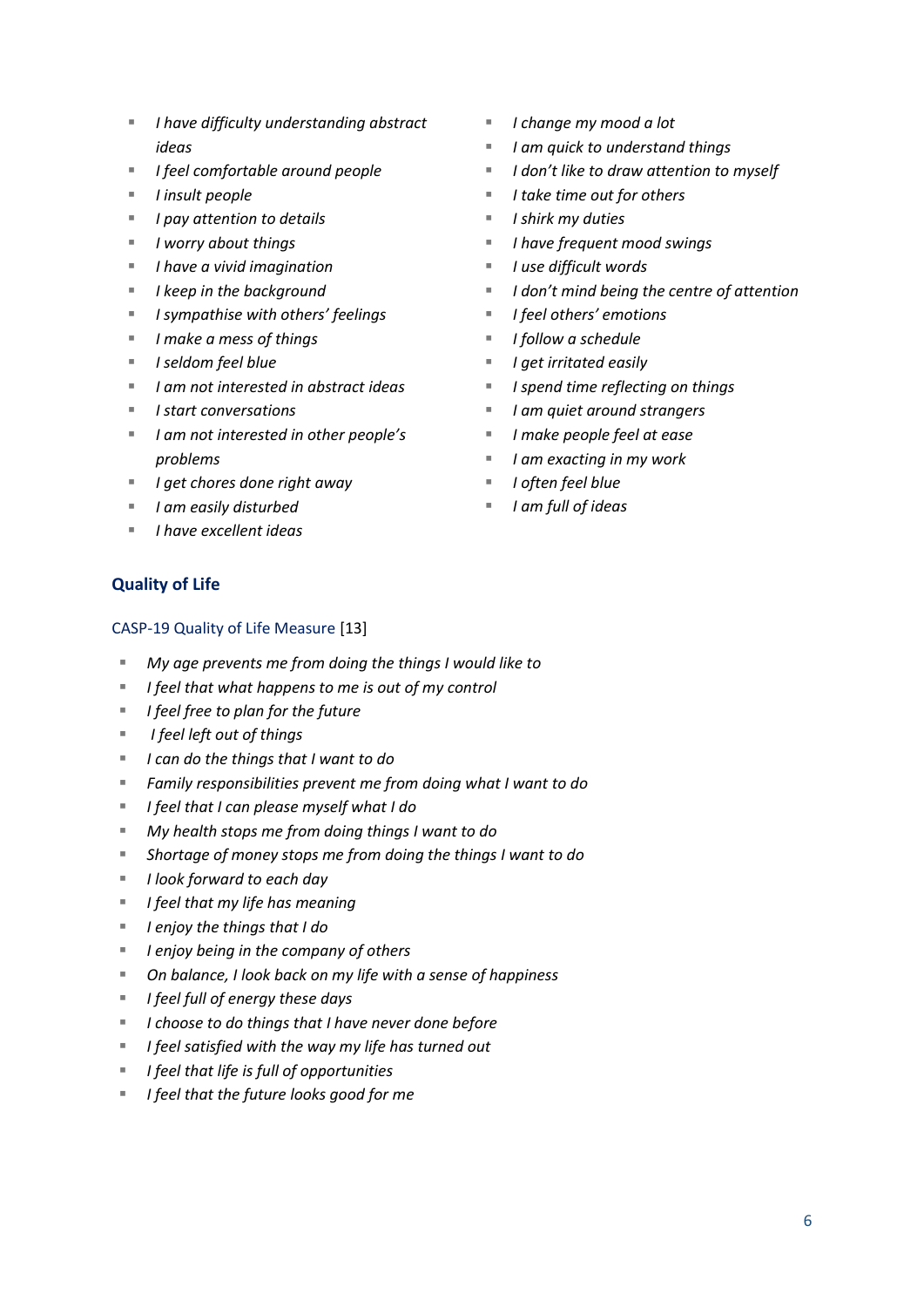## **Risk**

<span id="page-6-0"></span>Risk Preferences [14]

- *How do you see yourself: are you generally a person that is fully prepared to take risks or do you try to avoid taking risks?*
- *Are you a person that is fully prepared to take financial risks or do you try to avoid taking financial risks?*

## <span id="page-6-1"></span>**Social Status**

## <span id="page-6-2"></span>Subjective Social Status (11)

 *Think of this ladder (picture shown to participant) as representing where people stand in our society. At the top of the ladder are the people who are the best off - those who have the most money, most education and best jobs. At the bottom are the people who are the worst off - who have the least money, least education, and the worst jobs or no jobs. The higher up you are on this ladder, the closer you are to the people at the very top and the lower you are, the closer you are to the people at the very bottom. Please mark a cross on the rung on the ladder where you would place yourself.*

## <span id="page-6-3"></span>**Standard of Living**

## <span id="page-6-4"></span>Living Standards Capabilities for Elders: LSCAPE-6 [15]

- *I can afford to go to a medical specialist if I need to*
- *I am able to visit people whenever I wish*
- *I am able to give to others as much as I want*
- *I am able to do all the things I love*
- *I expect a future without money problems*
- *My choices are limited by money*

## <span id="page-6-5"></span>**Wellbeing**

<span id="page-6-6"></span>Measures of Subjective Wellbeing [16]

- *Overall, how satisfied are you with your life nowadays?*
- *Overall, how happy did you feel yesterday?*
- *Overall, how anxious did you feel yesterday?*
- *Overall, how worthwhile are the things that you do in your life?*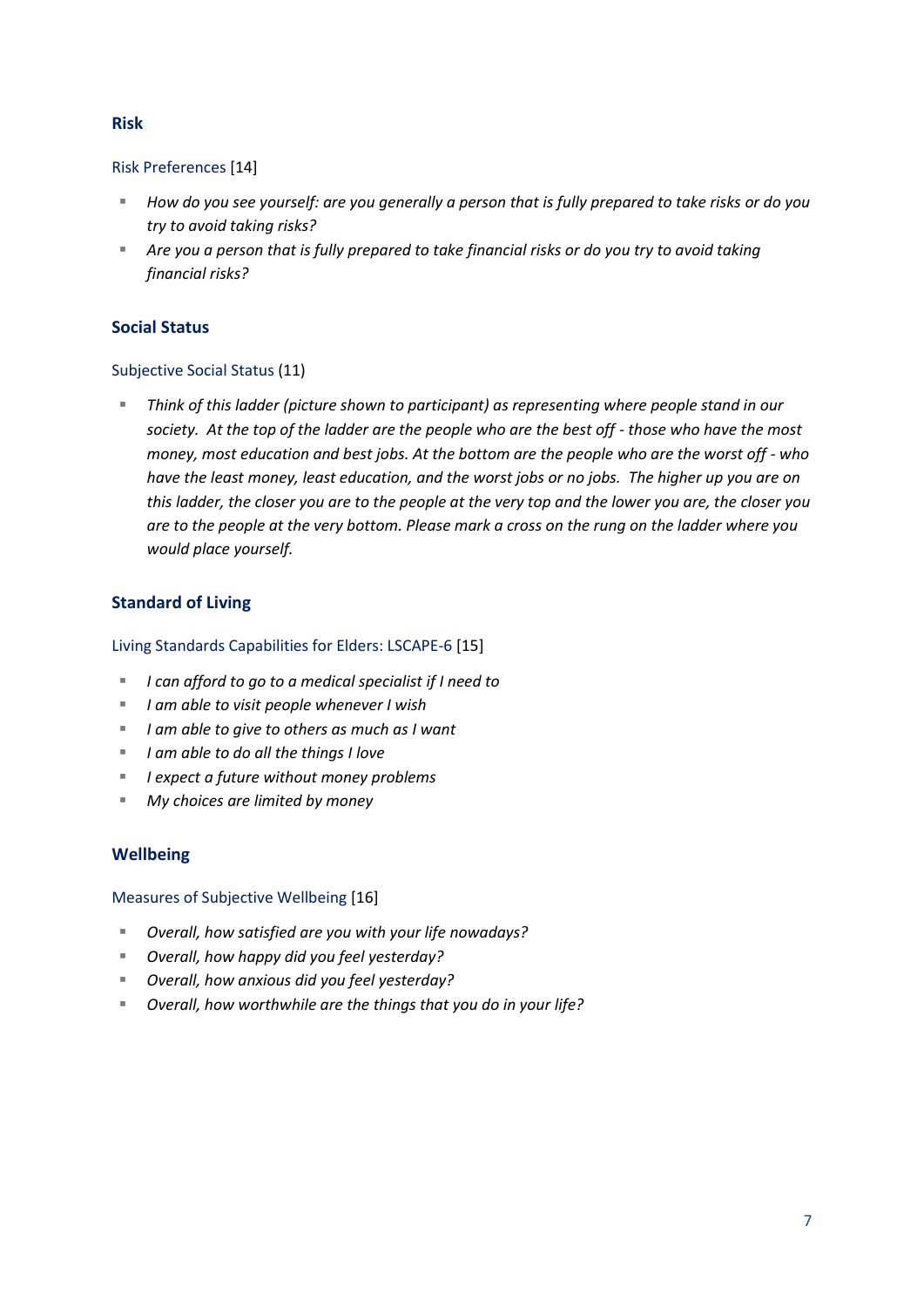## <span id="page-7-0"></span>**Core and Harmonised Questions**

#### <span id="page-7-1"></span>Global Ageing Studies

The HAGIS survey has been developed to reflect the questions asked in other global ageing studies[17] including the English Longitudinal Study of Ageing (ELSA) and Northern Ireland Cohort for the Longitudinal Ageing (NICOLA). We ask many of the same questions using the exact same wording. This means our questionnaires are harmonised and that we will be able to compare and contrast the responses we gather with other surveys. Every global ageing study varies to some extent, as they may ask greater or fewer questions or may include or omit some groups of questions over time. Therefore, while HAGIS is harmonised with other global ageing studies, this will vary across study and over time.

Broadly speaking, HAGIS is harmonised with other global ageing studies for the following topics:

- Demographics
- Social Circumstances
- Employment
- Income & Assets
- Expectations & Retirement
- Cognitive Health
- Physical Health
- **Health Behaviours**
- Social Participation

#### <span id="page-7-2"></span>Scottish Government Surveys

Since 2012, all Scottish Government cross-sectional surveys (The Scottish Health Survey; The Scottish Household Survey, and the Scottish Crime and Justice Survey) included a core set of harmonised questions[18]. These data can then be pooled to provide additional power to statistical analysis at local and national level. Areas which are harmonised with HAGIS include date of birth, gender, country of birth, religion, ethnic group and national identity.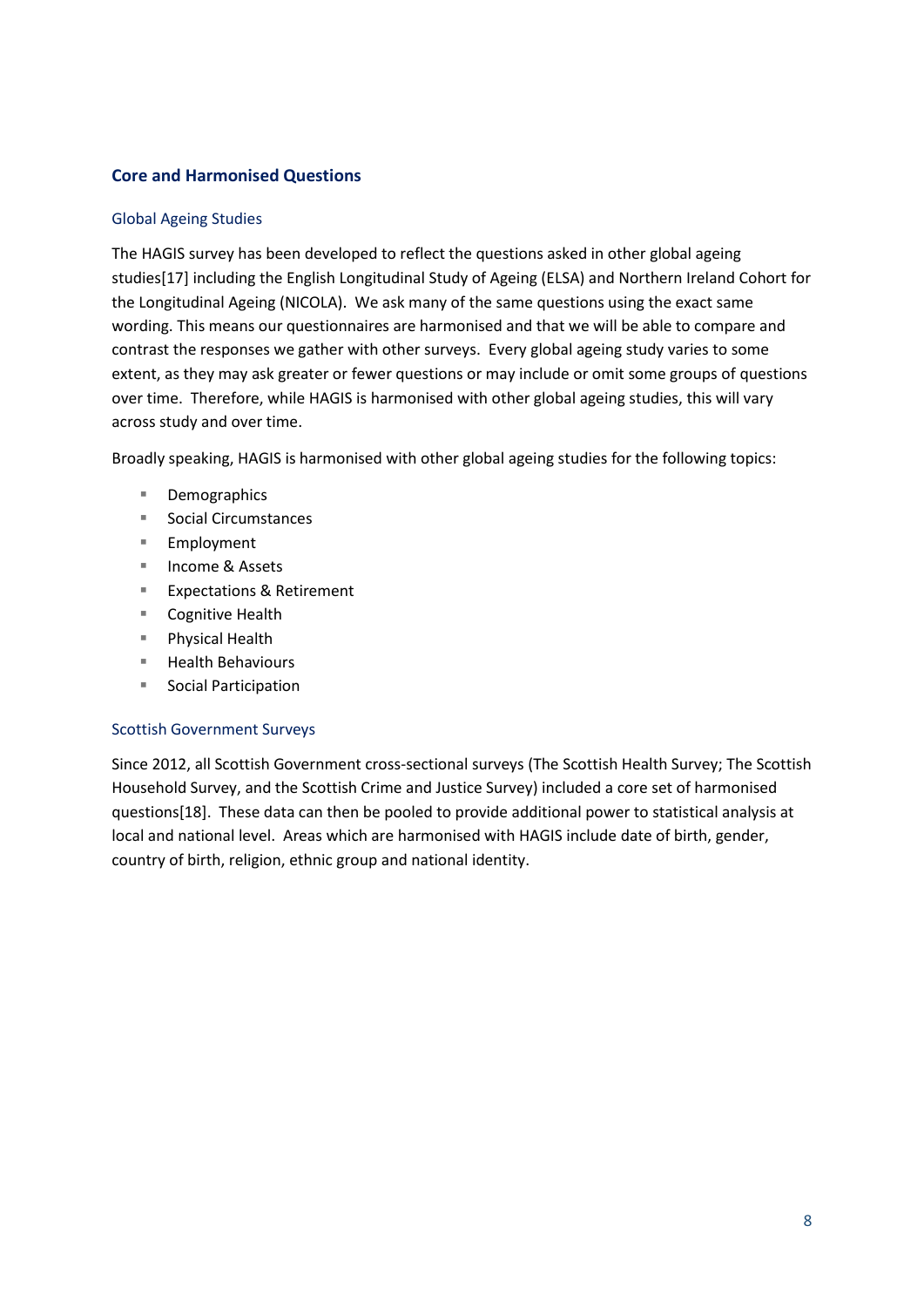## <span id="page-8-0"></span>**References**

- 1 Jolles J, Houx PJ, Van Boxtel MPJ, *et al.* The Maastricht Aging Study: Determinants of cognitive aging. *Neuropsych Publ* Published Online First: 1995.http://www.np.unimaas.nl/maas (accessed 11 Sep 2017).
- 2 van der Elst W, van Boxtel MPJ, van Breukelen GJP, *et al.* The Letter Digit Substitution Test: Normative Data for 1,858 Healthy Participants Aged 24–81 from the Maastricht Aging Study (MAAS): Influence of Age, Education, and Sex. *J Clin Exp Neuropsychol* 2006;**28**:998–1009. doi:10.1080/13803390591004428
- 3 Ritchie K, de Roquefeuil G, Ritchie CW, *et al.* COGNITO: Computerized Assessment of Information Processing. *J Psychol Psychother* 2014;**4**:1–5. doi:10.4172/2161-0487.1000136
- 4 Rowlands G, Khazaezadeh N, Oteng-Ntim E, *et al.* Development and validation of a measure of health literacy in the UK: the newest vital sign. *BMC Public Health* 2013;**13**:116. doi:10.1186/1471-2458-13-116
- 5 ELSA. ELSA English Longitudinal Study of Ageing. Documentation. 2017.http://www.elsaproject.ac.uk/documentation (accessed 24 Aug 2017).
- 6 OECD; INFE. 2015 OECD/INFE TOOLKIT FOR MEASURING FINANCIAL LITERACY AND FINANCIAL INCLUSION. 2015. http://www.oecd.org/daf/fin/financialeducation/2015\_OECD\_INFE\_Toolkit\_Measuring\_Financial\_Literacy.pdf (accessed 24 Aug 2017).
- 7 Lusardi A, Mitchell OS. The Economic Importance of Financial Literacy: Theory and Evidence. *J Econ Lit* 2014;**52**:5–44. doi:10.1257/jel.52.1.5
- 8 Beck AT, Weissman A, Lester D, *et al.* The measurement of pessimism: The Hopelessness Scale. *J Consult Clin Psychol* 1974;**42**:861–5. doi:10.1037/h0037562
- 9 Pavot W, Diener E. The Satisfaction With Life Scale and the emerging construct of life satisfaction. *J Posit Psychol* 2008;**3**:137–52. doi:10.1080/17439760701756946
- 10 De Jong Gierveld J, Van Tilburg T. A 6-Item Scale for Overall, Emotional, and Social Loneliness Confirmatory Tests on Survey Data. *Res Aging* 2006;**28**:582–98. doi:10.1177/0164027506289723
- 11 Neto F. Psychometric analysis of the short-form UCLA Loneliness Scale (ULS-6) in older adults. *Eur J Ageing* 2014;**11**:313–9. doi:10.1007/s10433-014-0312-1
- 12 Goldberg LR, Johnson JA, Eber HW, *et al.* The international personality item pool and the future of public-domain personality measures. *J Res Pers* 2006;**40**:84–96. doi:10.1016/j.jrp.2005.08.007
- 13 Hyde M, Wiggins RD, Higgs P, *et al.* A measure of quality of life in early old age: The theory, development and properties of a needs satisfaction model (CASP-19). *Aging Ment Health* 2003;**7**:186–94. doi:10.1080/1360786031000101157
- 14 Dohmen T, Falk A, Huffman D, *et al.* Individual Risk Attitudes: Measurement, Determinants, and Behavioral Consequences. *J Eur Econ Assoc* 2011;**9**:522–50. doi:10.1111/j.1542- 4774.2011.01015.x
- 15 Breheny M, Stephens C, Henricksen A, *et al.* Measuring living standards of older people using Sen's Capability Approach: development and validation of the LSCAPE-24 (Living Standards Capabilities for Elders) and LSCAPE-6. *Ageing Soc* 2014;**24**:1–26.